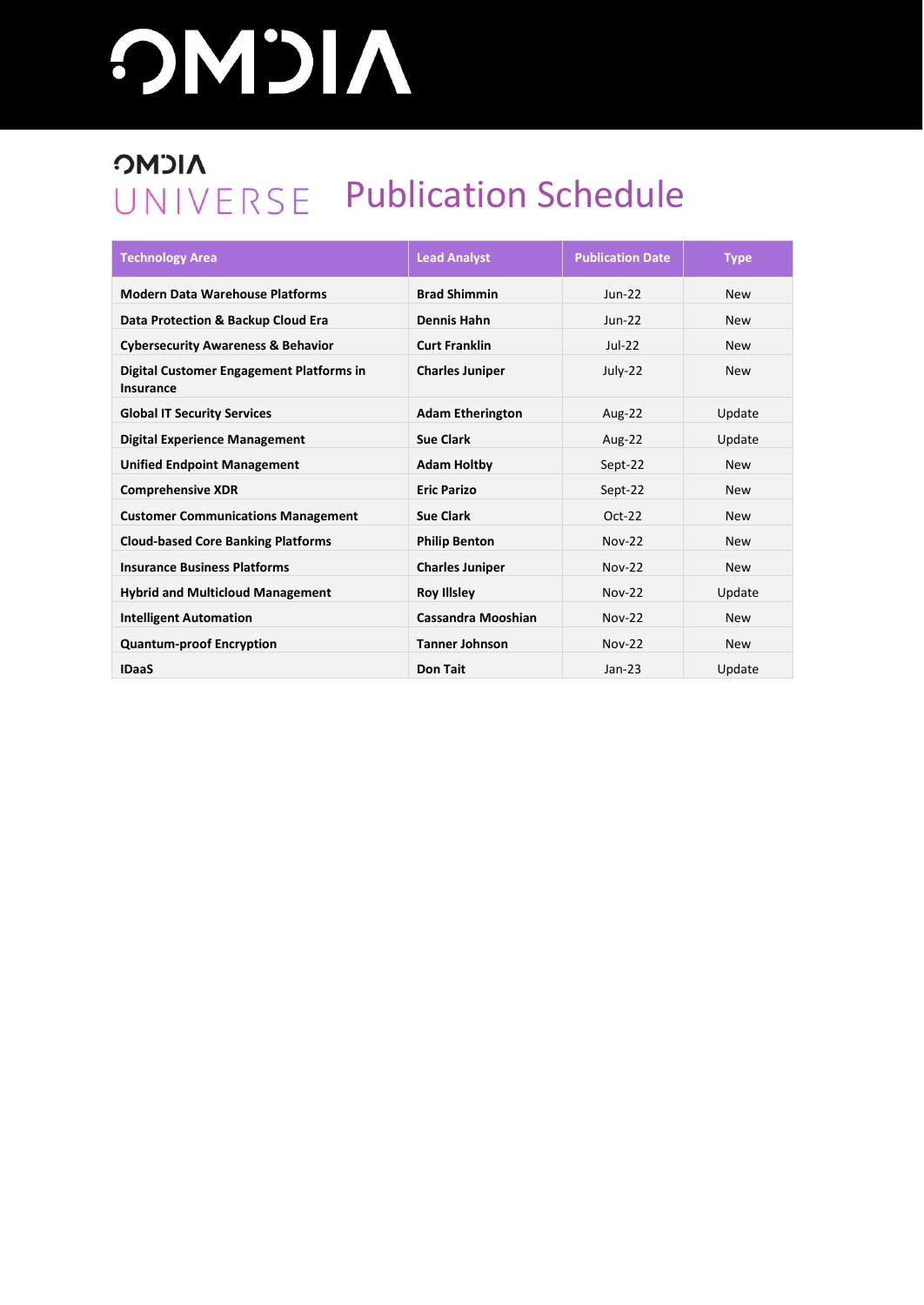### **NICMC OMJIA**<br>UNIVERSE Published Reports

| <b>Technology Area</b>                                                              | <b>Lead Analyst</b>       | <b>Publication</b><br><b>Date</b> | <b>Update</b>   |
|-------------------------------------------------------------------------------------|---------------------------|-----------------------------------|-----------------|
| <b>Hybrid and Multicloud Management Solutions</b>                                   | <b>Roy Illsley</b>        | Sept-20                           | <b>Nov-22</b>   |
| <b>Digital Experience Management</b>                                                | <b>Sue Clarke</b>         | Sept-20                           | Apr- $22$       |
| <b>Customer Engagement Platforms</b>                                                | <b>Jeremy Cox</b>         | <b>Nov-20</b>                     | Yes, timing TBD |
| <b>Digital Banking Platforms</b>                                                    | Dan Mayo, Philip Benton   | <b>Nov-20</b>                     | 2023            |
| <b>Robotic Process Automation (RPA)</b>                                             | <b>Cassandra Mooshian</b> | <b>Dec-20</b>                     | $Dec-21$        |
| <b>IDaaS</b>                                                                        | <b>Rik Turner</b>         | $Feb-21$                          | $Jan-23$        |
| <b>Collaborative Meeting Services</b>                                               | <b>Prachi Nema</b>        | <b>Feb-21</b>                     | $May-22$        |
| <b>IoT Device Management</b>                                                        | Sam Lucero                | $Mar-21$                          |                 |
| <b>Global IT Security Services</b>                                                  | <b>Adam Etherington</b>   | $Mar-21$                          | Aug-22          |
| <b>Enterprise Service Management</b>                                                | <b>Adam Holtby</b>        | Apr-21                            | Apr-22          |
| <b>Enterprise MLOps Platforms</b>                                                   | <b>Bradley Shimmin</b>    | Apr-21                            |                 |
| <b>Content Services Solutions</b>                                                   | <b>Sue Clarke</b>         | Apr-21                            |                 |
| <b>AIOPs</b>                                                                        | <b>Roy Illsley</b>        | $Jul-21$                          |                 |
| <b>Email Security</b>                                                               | <b>Rik Turner</b>         | Sept-21                           |                 |
| <b>Privileged Access Management</b>                                                 | <b>Don Tait</b>           | Sept-21                           |                 |
| <b>Cloud Service Providers</b>                                                      | <b>Roy Illsley</b>        | <b>Oct-21</b>                     |                 |
| <b>Payment Hubs</b>                                                                 | <b>Philip Benton</b>      | Oct-21                            |                 |
| <b>Next-Generation Security Information and</b><br><b>Event Management Solution</b> | <b>Eric Parizo</b>        | <b>Nov-21</b>                     |                 |
| <b>Digital Asset Management</b>                                                     | <b>Sue Clarke</b>         | <b>Oct-21</b>                     |                 |
| <b>Robotic Process Automation (RPA)</b>                                             | <b>Cassandra Mooshian</b> | <b>Nov-21</b>                     |                 |
| <b>Container Management Solutions</b>                                               | <b>Roy Illsley</b>        | Apr-22                            |                 |
| <b>Enterprise Service Management</b>                                                | <b>Adam Holtby</b>        | <b>May-22</b>                     |                 |
| <b>CPaaS</b>                                                                        | Pamela Clark-Dickson      | $Mav-22$                          |                 |
| <b>Collaborative Meeting Services</b>                                               | <b>Prachi Nema</b>        | June-22                           |                 |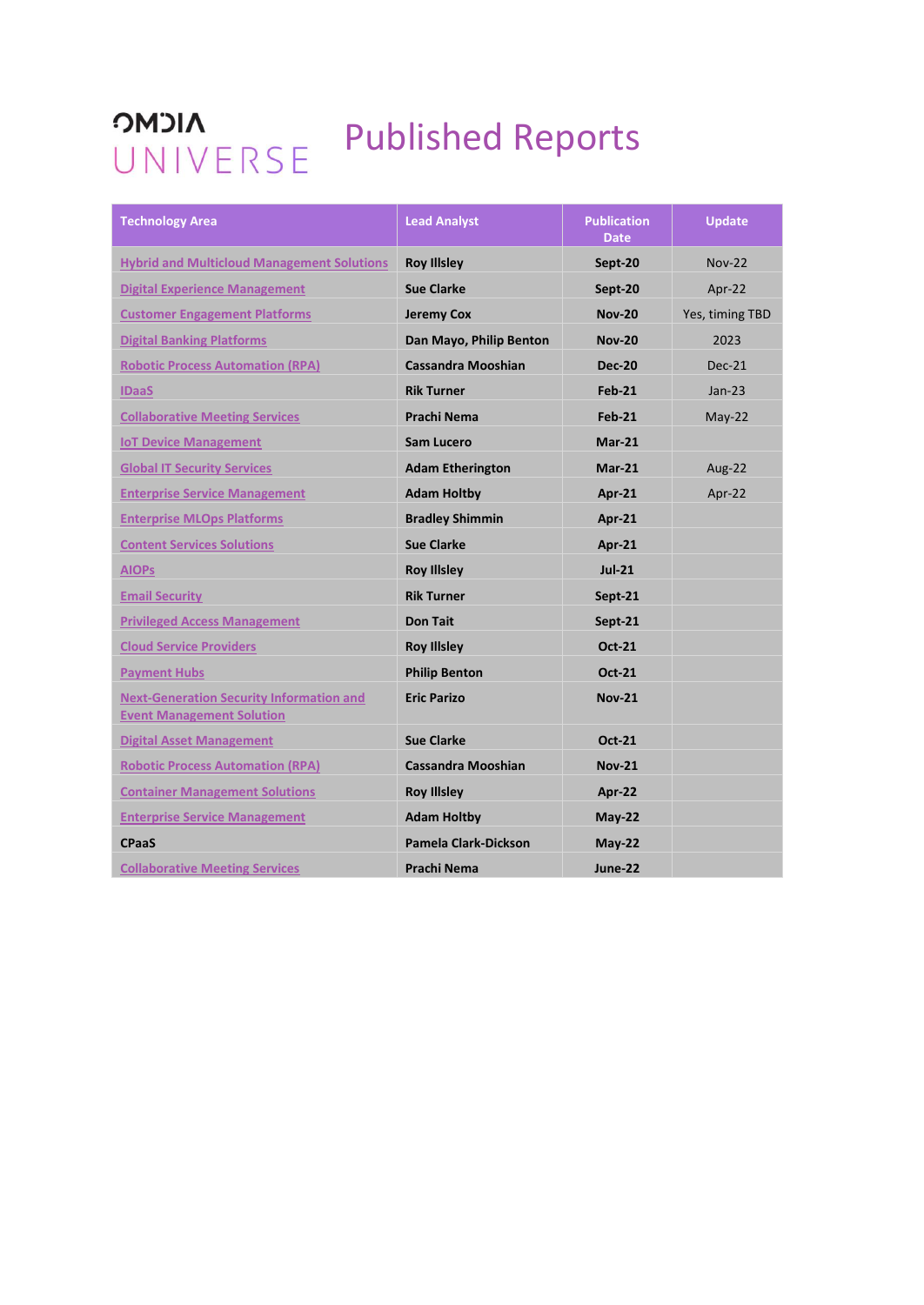## **NICMC** MARKET Publication Schedule 2020-22<br>RADAR

| <b>Technology Area</b>                                                          | <b>Lead Analyst</b>        | <b>Publication</b><br><b>Date</b> |
|---------------------------------------------------------------------------------|----------------------------|-----------------------------------|
| <b>Zero Trust Access</b>                                                        | <b>Rik Turner</b>          | Mar-20                            |
| <b>CSPs' Automotive and Connected Car Strategies and</b><br><b>Propositions</b> | <b>John Canali</b>         | <b>Apr-20</b>                     |
| <b>Project Portfolio Management</b>                                             | <b>Terry White</b>         | <b>Jul-20</b>                     |
| <b>Customer Engagement Solution for CSPs</b>                                    | <b>Adaora Okeleke</b>      | <b>Jul-20</b>                     |
| <b>AI-enabled Experience Management Platforms</b>                               | Jeremy Cox                 | <b>Aug-20</b>                     |
| <b>Unified Endpoint Management</b>                                              | <b>Adam Holtby</b>         | <b>Aug-20</b>                     |
| <b>Team Collaboration Platforms</b>                                             | <b>Tim Banting</b>         | Sept-20                           |
| <b>Remote production on IP</b>                                                  | <b>Kedar Mohite</b>        | Sept-20                           |
| <b>Outbound Email Security</b>                                                  | <b>Rik Turner</b>          | <b>Nov-20</b>                     |
| <b>Next-Gen App Security (NGAS): Runtime</b>                                    | <b>Rik Turner</b>          | <b>Dec-20</b>                     |
| <b>Al Services</b>                                                              | Hansa Iyengar              | <b>Feb-21</b>                     |
| <b>US Provider Access Networks</b>                                              | <b>Brian Washburn</b>      | $May-21$                          |
| <b>Mobile Security Management Solutions</b>                                     | <b>Adam Holtby</b>         | $Jun-21$                          |
| <b>Next-Generation Application Security: Pipeline (Pipeline NGAS)</b>           | <b>Rik Turner</b>          | $Jun-21$                          |
| <b>Top 25 AI Start-ups</b>                                                      | <b>Alexander Harrowell</b> | $Jul-21$                          |
| <b>DevOps Platforms</b>                                                         | <b>Terry White</b>         | <b>Oct-21</b>                     |
| <b>Unified Endpoint Management</b>                                              | <b>Adam Holtby</b>         | <b>Nov-21</b>                     |
| <b>Cloud Permissions Management</b>                                             | <b>Rik Turner</b>          | Mar-22                            |
| <b>Quantum Computing</b>                                                        | <b>Alexander Harrowell</b> | $May-22$                          |
| Al Chipsets for Cloud and Datacenter                                            | <b>Jonathan Cassell</b>    | <b>Jun-22</b>                     |
| <b>Endpoint Security</b>                                                        | <b>Rik Turner</b>          | $Jul-22$                          |
| Al Processors for Cloud and Datacenter                                          | <b>Jonathan Cassell</b>    | Sept-22                           |
| <b>VDA Market Radar</b>                                                         | <b>Mark Beccue</b>         | Sept-22                           |
| <b>Identity Governance and Administration (IGA)</b>                             | <b>Don Tait</b>            | Sept-22                           |
| <b>Enterprise Data Management</b>                                               | <b>Terry White</b>         | Sept-22                           |
| AI Chipsets for Edge                                                            | <b>Jonathan Cassell</b>    | $Nov-22$                          |
| <b>Quantum-Proof Encryption</b>                                                 | <b>Tanner Johnson</b>      | <b>Nov-22</b>                     |
| <b>Private Networks</b>                                                         | Pablo Tomasi               | $Nov-22$                          |